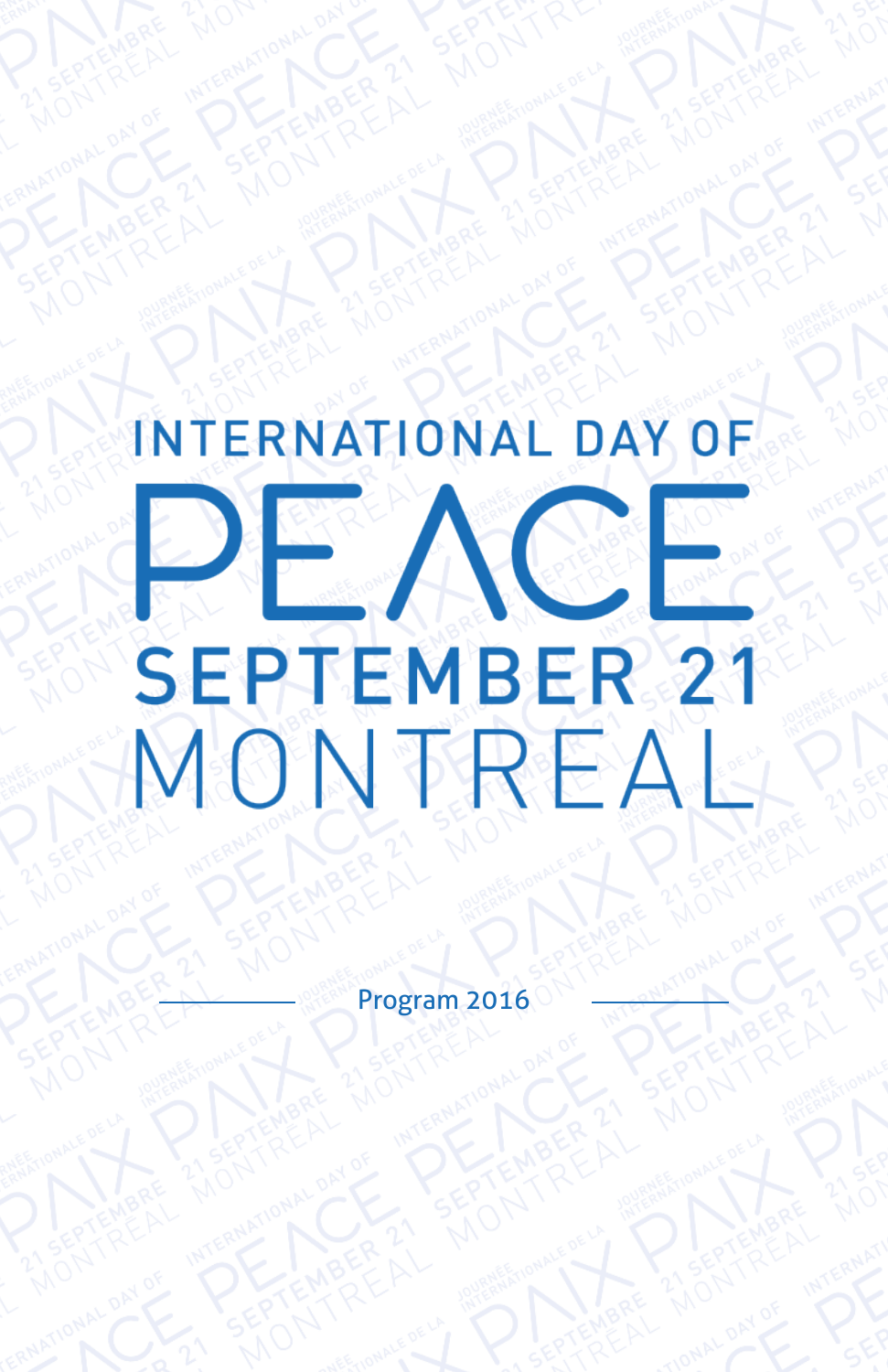# **Message from the Mayor**



## Dear Friends:

The International Day of Peace is a unique opportunity to remember the value placed by Montrealers on the respect for differences, dialogue, openness and tolerance.

Recognized as one of the safest large cities of the world, Montréal follows the "Living Together" credo, which has become a way of life for the community.

The Montréal Charter of Right and Responsibilities and more recently the International Observatory of Mayors on Living Together are initiatives that promote this culture of peace so dear to Montrealers.

I would like to join with the organizers of the International Day of Peace in inviting Montrealers to celebrate diversity and social harmony that make Montréal an inclusive city and a city of peace that is appreciated for its openness, respect and fairness.

**Denis Coderre** Mayor of Montréal

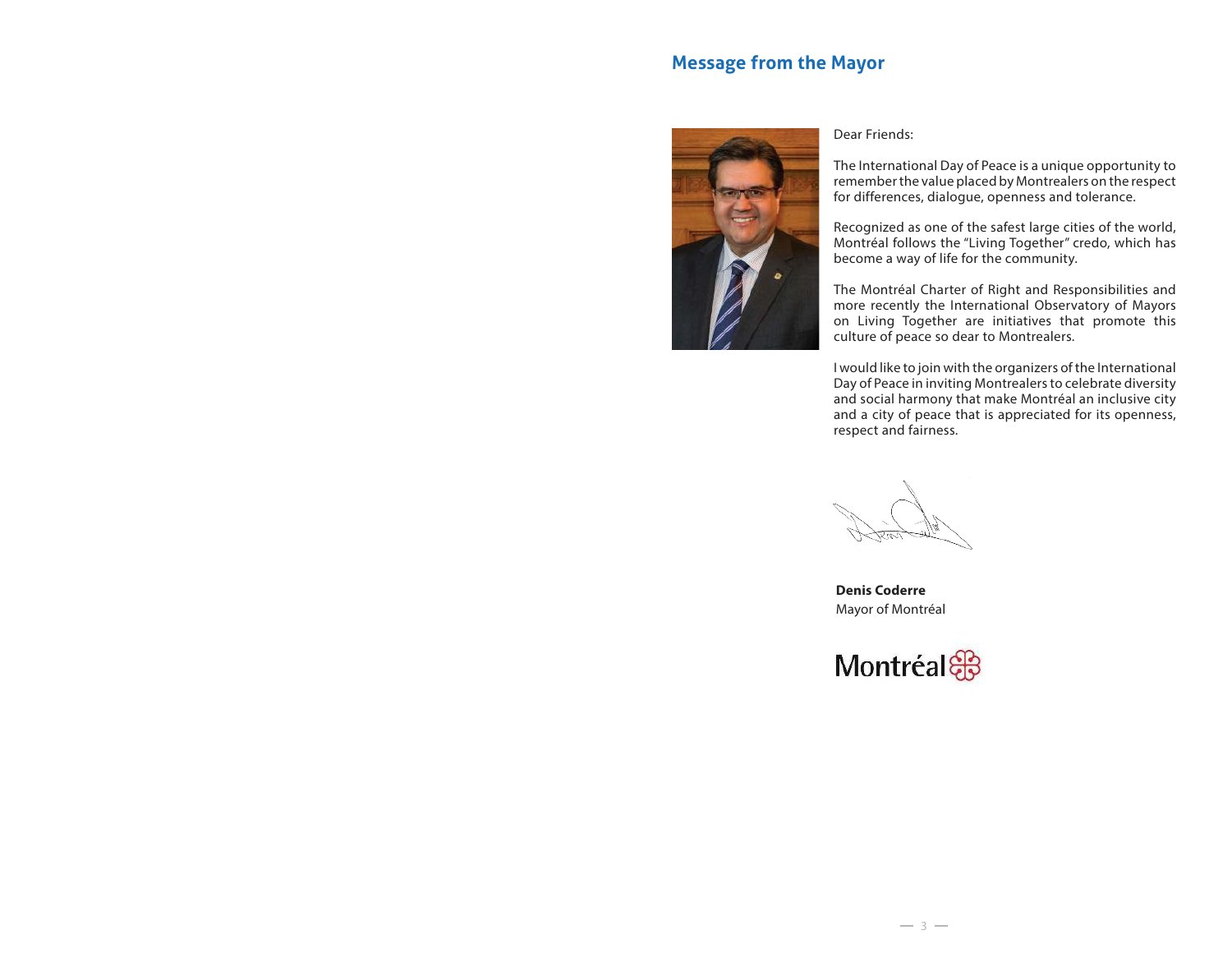## **Message from Jim Beis**

## **Message from the Peace Grantmakers Network**



Ladies and Gentlemen:

Living in peace should be a given for all the peoples of the world.

Unfortunately in many countries conflict and violence disturb the public peace and human security. Given these difficult situations, many find in Montréal a new home where they can live in peace with dignity.

I would like to thank the organizers and partners of the International Day of Peace for their sustained commitment to promoting peace. Montréal is pleased to have such outstanding individuals as ambassadors.

I invite Montrealers to take part in the activities commemorating the International Day of Peace, where all can celebrate "Living Together" and be thankful for living in a city that is inclusive, tolerant and peaceful.

Enjoy the International Day of Peace.



**Dimitrios (Jim) Beis** Member of Montréal Executive Committee Responsible for Procurement, Sports, Recreation and Communities of Diverse Origins Mayor of Pierrefonds-Roxboro Borough





In Montreal, we have a degree of social harmony of which we should be truly proud – all the more remarkably given the diversity of cultures and faiths that interact on a daily basis in our city. This social harmony should not be taken for granted, and must not be neglected.

The Peace Grantmakers Network is a group of philanthropic foundations, institutions, and corporate members who have joined together to develop and support initiatives that foster social harmony. The Network aims to provide greater recognition and support for practical, impactful peace initiatives in areas such as violence prevention, diversity, and conflict resolution. We also aim to give those who work for peace-in-action a stronger voice in our society.

Our efforts have always been based in collaboration, which is certainly the case again this year as we coordinate Montreal's celebration of the UN International Day of Peace (IDP). We are pleased to have put the efforts of 50 partners undertaking 15 activities under the IDP Montreal banner, helping to make the statement that in our city, we all work together for peace, social harmony, and vivre-ensemble.

We wish to thank the many NGOs, event organizers, volunteers, financial supporters, and institutions who have played a crucial role in making these activities a reality, as well as the City of Montreal, whose Mayor Denis Coderre continues to reaffirm his commitment to the maintenance of "social cohesion" and vivre-ensemble amongst his citizenry.

And lest we forget: there is the important role played by you! If you are reading this, it means that you have an interest in what we are endeavoring with the International Day of Peace. Or you may be actively taking part in one of the many exciting and inspiring events that make up Montreal's IDP celebrations. Either way, we thank you very sincerely for being part of this effort, and we welcome you to the ranks of those actively working to make our city a leading global model for living in peace.

B: B/m

**Brian Bronfman**  President Peace Grantmakers Network

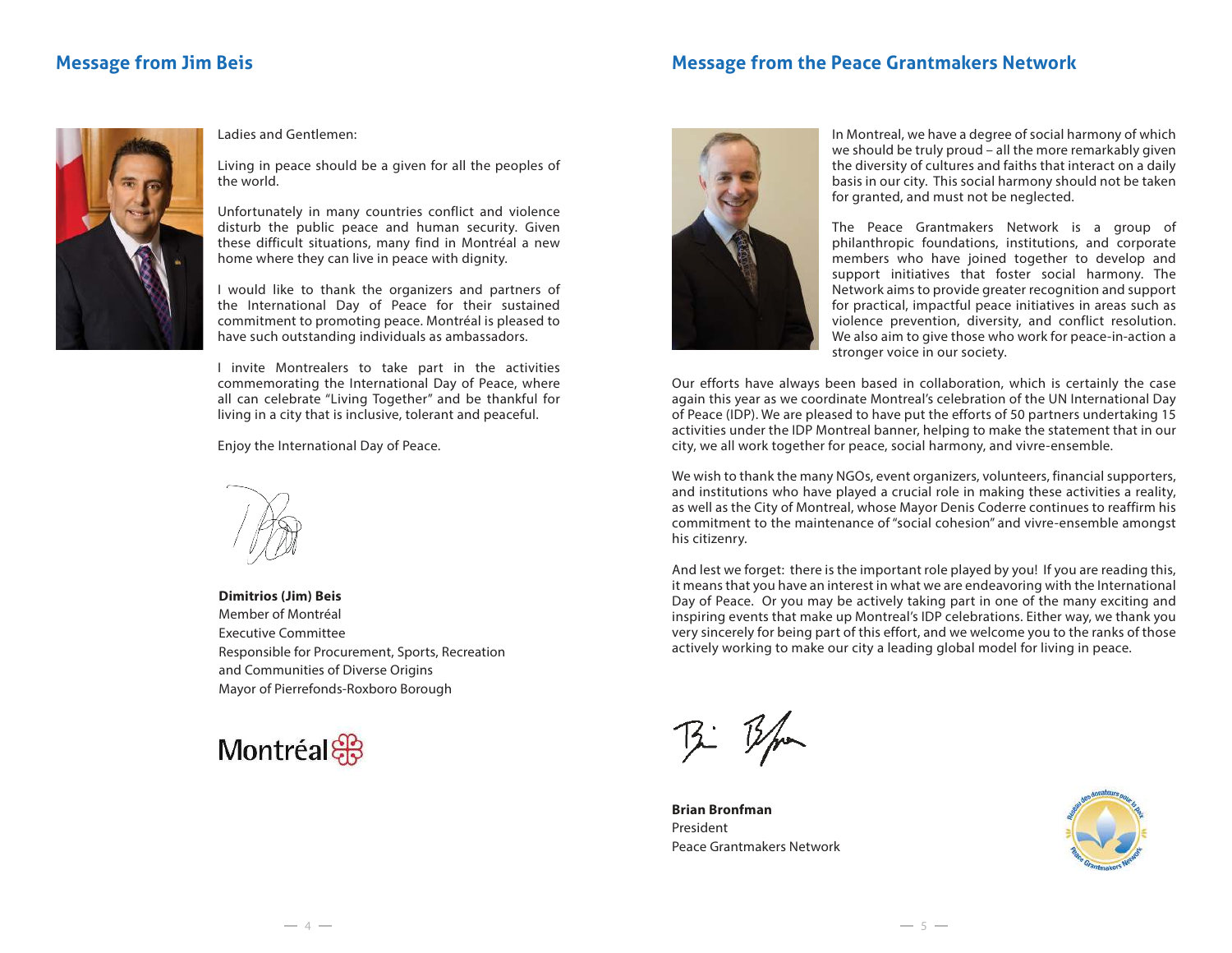## Celebrating the International Day of Peace in Montreal

In 1981, the United Nations declared September 21st to be the International Day of Peace (IDP). The day has indeed become the moment on the calendar to recognize and encourage the development of initiatives intended to create more peace and harmony within the world's societies.

The mission of the Peace Grantmakers Network is to make "peace" a more widely recognized and better-supported field and profession. As such, it was only natural that the Network would make IDP an important anchor in its peace-related activities, as it endeavours to put the spotlight on those who work to make peace an everyday reality in our communities.

In 2016, this effort takes the form of about 19 activities involving over 50 partners, offering Montrealers an ideal opportunity to reflect on and take concrete action for peace. Montreal's celebration of the International Day of Peace is too extensive to be limited to one day, though; rather than being focused only on September 21, activities will take place over the whole of September, finishing on the International Day of Non-Violence (October 2nd).

## Our theme for 2016: Celebrating peace and diversity

Again this year, we will be highlighting the diversity of languages, cultures, and religions in our city, as well as the diversity of initiatives and actors working on a daily basis for peace in Montreal. The diversity that exists within its population is a source of great strength and well-being for the city. But the embracing of diversity is a valuable commodity that must be continuously cultivated and maintained, providing the mutual respect and social harmony that provide so much to our quality of life. The activities initiated under the IDP banner have as their objective the development and maintenance of spaces for dialogue, exchange, and collaborative action among a wide array of citizens – conditions that lead to the precious vivreensemble that enriches our lives.

## United Nations theme for 2016: The Sustainable Development Goals: Building Blocks for Peace

For the 2016 edition of IDP, the United Nations chose to promote the Sustainable development goals. The UN explains that, "The 17 Sustainable Development Goals aim to end poverty, protect the planet, and ensure prosperity for all. They are integral to achieving peace in our time, as development and peace are interdependent and mutually reinforcing. Sustainability addresses the fundamental needs of the present without compromising the ability of future generations to meet their own needs. Modern challenges of poverty, hunger, diminishing natural resources, water scarcity, social inequality, environmental degradation, diseases, corruption, racism and xenophobia, among others, pose challenges for peace and create fertile grounds for conflict. Sustainable development contributes decisively to dissipation and elimination of these causes of conflict and provides the foundation for a lasting peace. Peace, meanwhile, reinforces the conditions for sustainable development and liberates the resources needed for societies to develop and prosper."

## In **2016**, 20 events, in collaboration with 50 partners



Celebrating the International Day of Peace 2015



Interfaith Walk in Villeray, 2015



Michel Rivard, September 21, 2015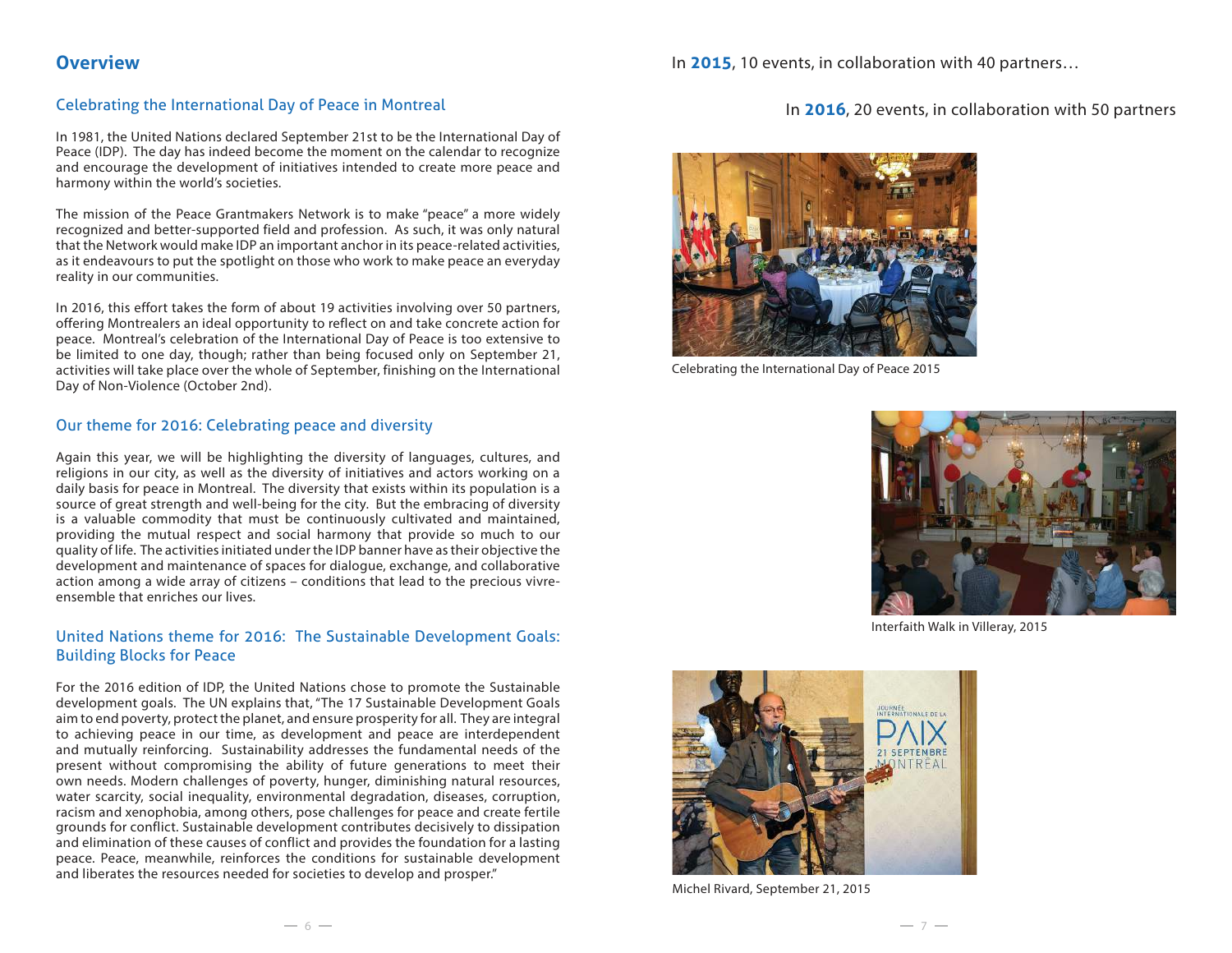

## WEDNESDAY, SEPTEMBER 21

| 11 am   | <b>Commemoration at Montreal City Hall</b><br>By the City of Montreal and the Peace Grantmakers Network        |
|---------|----------------------------------------------------------------------------------------------------------------|
| 3 pm    | <b>Festive Public Discussion about Peace</b><br>By Le Collectif du 21 septembre                                |
| 5:30 pm | <b>Peace Medals Gala Dinner</b><br>By the YMCAs of Québec                                                      |
| All day | Wanted campaign - 8 ways to prevent genocide and<br>promote peace<br>By the Montreal Holocaust Memorial Centre |

## EVENTS ASSOCIATED WITH PEACE DAY: FROM SEPTEMBER 1 TO OCTOBER 8

September 1 to October 2 **Campaign: What is your tool of peace?** By the Tools of Peace Network

Starting September 10 – 10 am to 5 pm **Photo exhibit: "Focus: Perfection," Robert Mapplethorpe** By the Montreal Museum of Fine

September 13 – 11 am **Peace Garden 10th Anniversary Celebration**  By Dawson College

September 14 – 7 pm **Lecture by Samantha Nutt, founder of War Child Canada** By Dawson College

September 13 to 21 – All day **Art Installations in the Peace Garden** By Dawson College

September 16 to 18 **"Nulle p'art ailleurs" Festival** By Diversité Artistique Montréal, the Montreal Museum of Fine Arts and La TOHU

## September 19 – 7 pm

**Syrian Refugee Response: Your Questions Answered** By Temple Emanu-el-Beth-Sholom and the Brian Bronfman Family Foundation

September 20 – 6 pm **"L'Âge de l'Humanité" Book Launch** By United Humanity

## September 20 – 5 pm to 7 pm

**Forum – The Human Right to Belong: unique perspectives on achieving the elusive goal of peace**  By the Jeanne Sauvé Foundation

## September 26 – 10 am to 3 pm

**Interfaith Walk in Villeray** By Pastorale sociale Villeray and Rapprochement Interculturel Villeray

## September 27 – 5 pm to 7 pm

**Forum – Innovative Social Change through Connecting Youth Leadership** By the Jeanne Sauvé Foundation

September 28 – 6 pm to 9 pm **Lecture by Veronica Pelicaric: «Non-Violence Works!»** By the Centre de ressources sur la non-violence

## October 1 – 9 am to 2:30 pm

**Ecumenical Walk in Ahuntsic** By Pastorale sociale Ahuntsic and Peace Grantmakers Network

October 4 – 5 pm to 7 pm

**Forum – Multilateral Global Goals and the Relevance of Social Connectedness**  By the Jeanne Sauvé Foundation

http://www.peacegrantmakers.ca/JourneePaixPeaceDayMTL/en/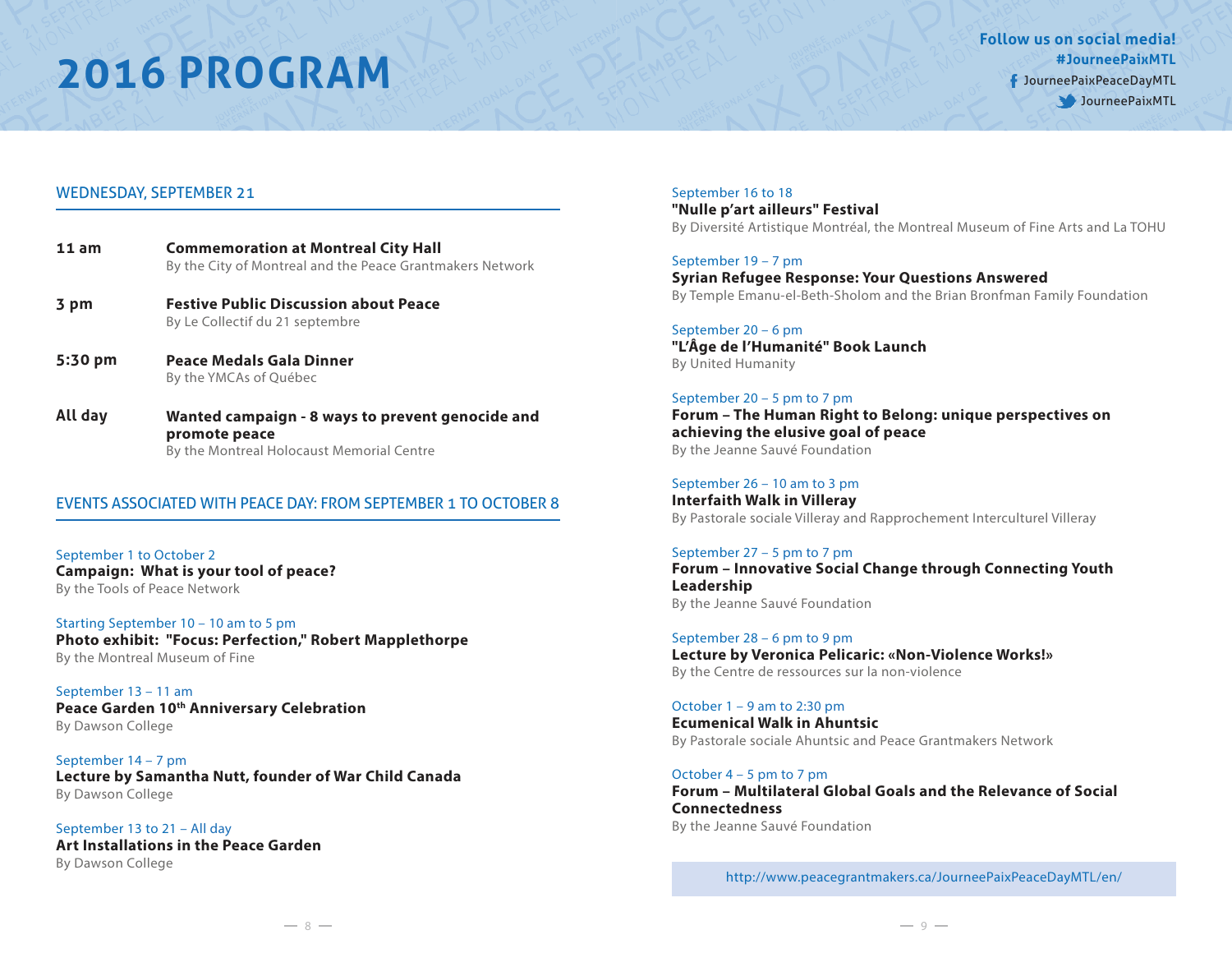



Wednesday, September 21 – 11:00 am to 1:00 pm

## **INTERNATIONAL DAY OF PEACE CELEBRATION**

Montreal City Hall, 275 Rue Notre-Dame Est Bilingual – By invitation only

## **DESCRIPTION**

An opportunity to present the array of partners and the numerous activities that make up the International Day of Peace in Montreal, and to consider where peace is headed in our city.

#### **ABOUT THE ORGANIZERS**

The **City of Montreal** is a key stakeholder in the creation of sustainable peace and in generating harmonious relationships among the city's residents. During 2015's IDP celebrations, Mayor Coderre spoke of the City of Montreal's commitment to intercultural harmony, peace, and social cohesion, stating that, "The City is an inclusive place, open to the world, and enriched by the multiple communities that are present." The City of Montreal offers its citizens services and programs that support living together as a harmonious society.

The **Peace Grantmakers Network** is a group of philanthropic foundations, institutions, and corporate partners who have joined together to develop and support initiatives that foster social harmony. The Network aims to provide greater visibility, recognition, and support for practical, impactful peace initiatives in areas such as violence prevention (eg bullying, domestic violence), diversity (intercultural/ interreligious understanding), and conflict resolution (mediation, dialogue). PGN involves itself in macro-vision initiatives in the field of peace, promoting and empowering the field itself, although the focus is not on global peace issues, but rather the healthy relationships that are the building-blocks of a peaceful society. Working in collaboration with other stakeholders to the greatest extent possible, including NGOs, researchers, government, and educational institutions, the Network has been a force in promoting and supporting "peace-in-action" since 2009.

Wednesday, September 21, 2016 – 3:00 pm to 6:30 pm (In case of heavy rain, the activity will take place the day after, same time)

## **FESTIVE PUBLIC DISCUSSION ABOUT PEACE**

Mont-Royal Metro station, Place Gérald-Godin, 470 Mont-Royal Avenue East Bilingual – Free – Open to everyone

## **DESCRIPTION**

You are invited to join with others to think about challenges associated with peace. In a festive spirit, we will ask passersby to express their thoughts freely and spontaneously regarding a themed question on peace. The answers will be collected and displayed where people can meet, share ideas and have an open dialogue.



- **Music:** Live musicians at the event will interpret songs related to the theme of peace.
- Creative expression through **Arts**!
- **Face painting** for everyone!
- **BBQ:** Free hot dogs and juice

#### **ABOUT THE ORGANIZERS**

**The Collectif 21 septembre** has been celebrating the International Day of Peace since 2013. It comprises several community groups, including: The House of Friendship, the Mennonite Central Committee, Initiatives of Change, the Centre de formation sociale Marie-Gérin-Lajoie, Religions pour la Paix - Québec and Antennes de paix. Their aim is to make the International Day of Peace a not-to-be-missed event by organizing a variety of awareness activities around peace issues.

For more information on the Collectif, visit their website: http://www.paix-21septembre.org (in French).

**For more information:** Kim Macaulay, 514-843-4356 #225 journeepaix@gmail.com // www.paix-21septembre.org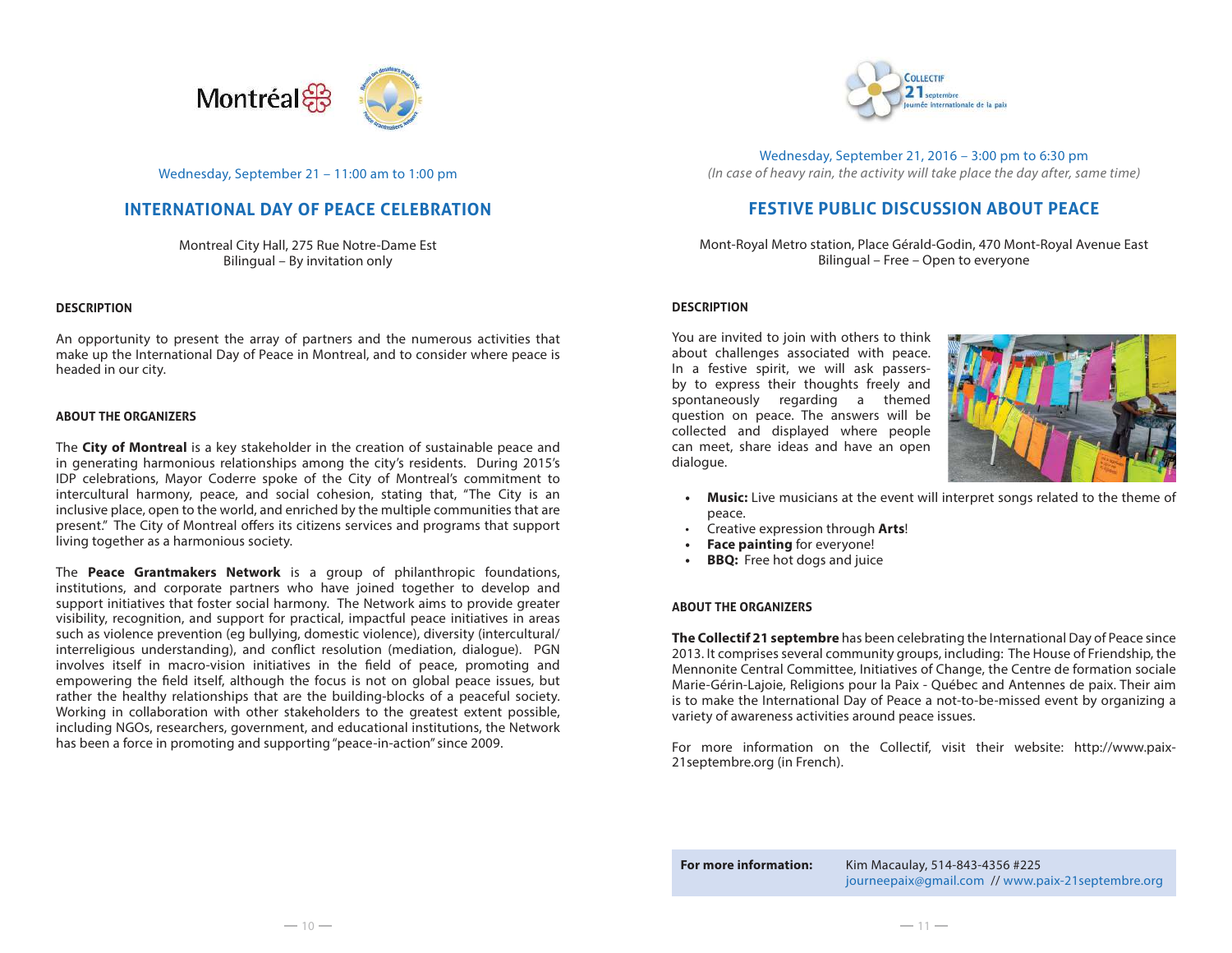

Wednesday, September 21 – 5:30 pm to 10 pm

## **YMCAS OF QUÉBEC PEACE MEDAL DINNER GALA**

Le Parquet-Centre CDP Capital, 1000 Place Jean-Paul-Riopelle Bilingual - 350\$ (revenues benefitting youth programs at the YMCAs of Québec)

#### **DESCRIPTION**

A moving and memorable evening, with 400 attendees – many from the business community – expected, the YMCA Peace Medals honour the contribution of those who work to build more peaceful and harmonious communities in Quebec. This year's honorary peace medal will be presented to the amazing entertainer Gregory Charles, in recognition of his contribution to our social peace. Revenues from the gala will go to YMCA youth programs that are most closely related to peace, such as Alternative Suspension.



#### **ABOUT THE ORGANIZERS**

With peace as a fundamental part of its mandate, the **YMCA** has been an active promoter of peace for the past 30 years. The YMCAs believe that, "More than the absence of violence and conflict,

peace is the presence of conditions like fairness, inclusion, empathy, security, and respect for diversity. Peace is also the ongoing work of building and rebuilding these conditions."



Wednesday, September 21

## **8 WAYS TO PREVENT GENOCIDE AND PROMOTE PEACE! CAMPAIGN**

Bilingual – Open to all – Social media campaign! @MuseeHolocauste // #PeaceDay

## **DESCRIPTION**

To mark the occasion of International Day of Peace, the Montreal Holocaust Memorial Centre proposes to create a Twitter action based on the idea of Genocide prevention, if we understand peace to be a commitment to non-violence, tolerance, acceptance, mutual respect. Understanding the genocidal process is one of the most important steps in preventing future genocides.

In order to increase public awareness about contemporary human rights abuses and foster discussions and action-oriented engagement on the promotion of nonviolence, we are asking you to tweet the following:

- Using one, some or all stages of genocide (classification, symbolization, dehumanization, organization, polarization, preparation, extermination, and denial), describe instances of contemporary human rights abuses (acts of violence, hate speech, discrimination.
- Provide one recommendation or concrete action which can be used to reverse the stages of genocide into stages of prevention in order to stop acts of hate and violence.

#### **ABOUT THE ORGANIZERS**

**The Montreal Holocaust Memorial Centre** educates people of all ages and backgrounds about the Holocaust, while sensitizing the public to the universal perils of antisemitism, racism, hate and indifference. Through its Museum, its commemorative programs and educational initiatives, the Centre promotes respect for diversity and the sanctity of human life.

**Registration mandatory:**  Chantal Mallette, 514-849-5331 #1297 chantal.mallette@ymcaquebec.org http://www.ymcaquebec.org/en/About-Us/Events/Peace-Medals

**For more information:** Dafina Savic, 514-345-2605 #3196 dafina.savic@mhmc.ca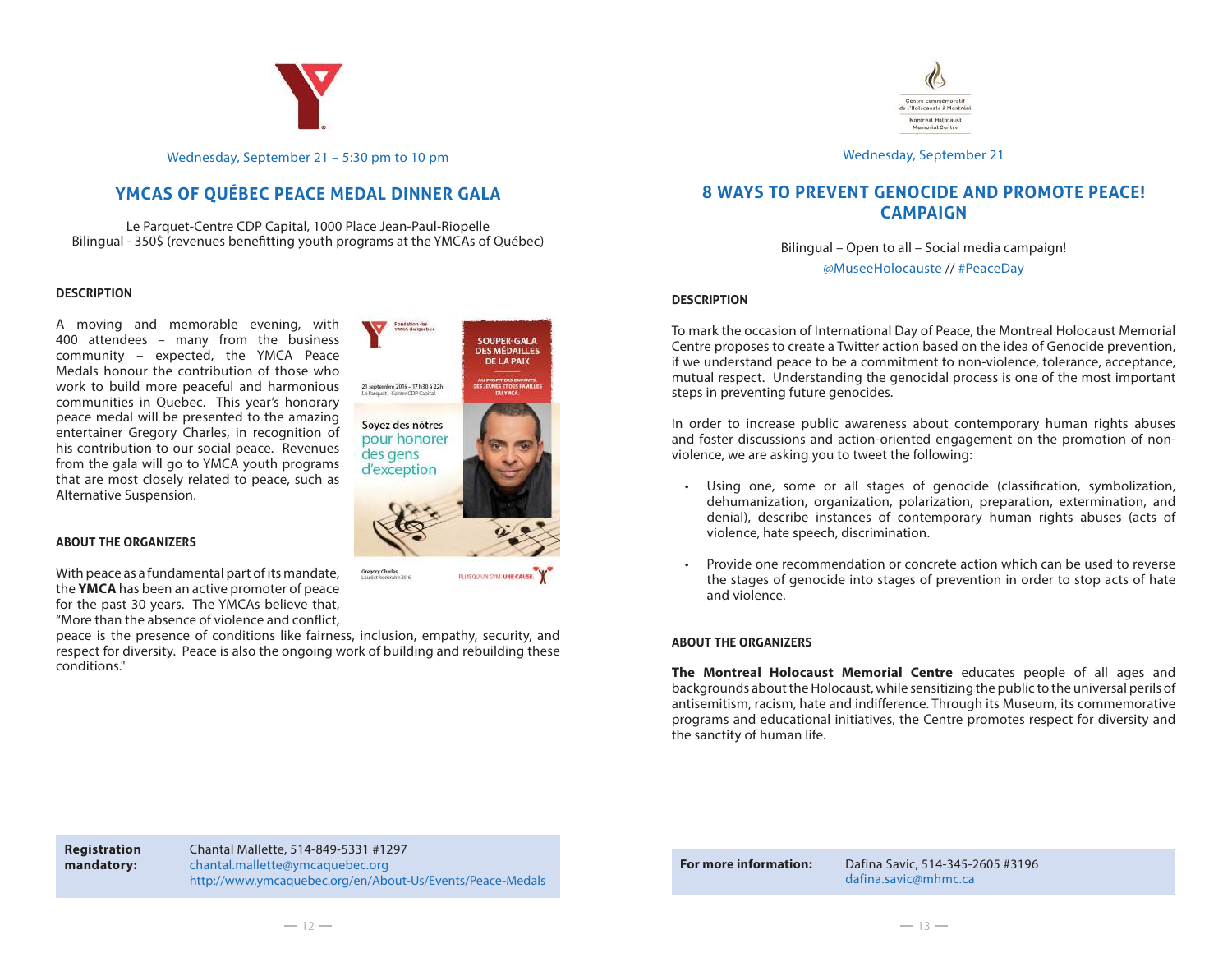

## September 1 to October 2

## **"WHAT IS YOUR TOOL OF PEACE?" CAMPAIGN**

In French – Open to all – Social media campaign! facebook.com/OutilsDePaix // twitter.com/outilsdepaix

## **DESCRIPTION**

What tools can citizens use to create peace on a daily basis, and to be actors for real and sustainable change? Through their tools and initiatives, the 11 organizations who are members of Tools of Peace will provide concrete illustrations of what is possible in the pursuit of peace-in-action! 11 vignettes illustrating the organizations' peace work will be circulated on social media, from the start of September to the International Day of Non-Violence, October 2nd. Enjoy them and share them on your favorite social media hub!



#### **ABOUT THE ORGANIZERS**

**Tools of Peace** is a network of 11 grassroots organizations whose mission is to create greater social harmony and to prevent violence by helping communities and their residents to develop peace competencies. The organization's members have, over the course of many years, developed a true expertise on what works on the ground, in daily life, though their diverse but complementary approaches to peacebuilding. These innovative approaches include: conflict resolution, such as mediation, restorative justice, pardon, and reconciliation; non-violent communication; emotional intelligence and self-regulation; and intercultural dialogue.

## **The members of Tools of Peace are:**

Centre Marie-Gérin-Lajoie, Centre de ressources sur la non-violence, Centre de services de justice réparatrice, Ensemble pour le respect de la diversité, Equitas, Initiatives et Changement Canada, Institut Pacifique, Projet LOVE Québec, Mise au jeu, Y des Femmes Montréal, YMCA du Québec.

Adriana Eslava, 514-276-4853 coordination@outilsdepaix.org www.outilsdepaix.org **For more information:**



#### Starting September 10 – 10 am to 5 pm

## **FOCUS: PERFECTION, ROBERT MAPPLETHORPE** Photo exhibition

Montreal Museum of Fine Arts, 1380 Sherbrooke West Bilingual – 20\$ entrance fee – Open to all

#### **DESCRIPTION**

In this major Canadian premiere, discover the work of the American photographer Robert Mapplethorpe – seductive and disturbing, yet always stunning. The exhibition features his exquisite, highly stylized black-and-white portraits of the celebrities of his time – Richard Gere, Andy Warhol, Patti Smith and Yoko Ono, among others – along with nudes and still lifes. Of great formal beauty, his images are reminiscent of Leonardo da Vinci, African divinities and idealized athletes of Antiquity.

Thanks to its partners and supporters, the Museum will organize a number of activities related to diversity in parallel with this exposition, especially those having to do with the LGBT community, as well as the fight against AIDS. Conferences, forums, educational activities, and various celebrations will take place around World AIDS Day (Dec 1), in collaboration with TD, la Clinique L'Actuel, Concordia University, CocqSida, la Fondation Émergence, and Image + Nation, among others.

Visitors to the Museum will be able to discover and participate in a multitude of activities related to respect and tolerance over the course of the exposition, from September to January.

#### **ABOUT THE ORGANIZERS**

The **Montreal Museum of Fine Arts** has worked to turn a visit to the Museum into an especially positive and enriching experience by offering programs that relate to the realities and needs of its ever-increasing base of visitors. The Michal and Renata Hornstein Peace Pavilion will add another layer of community integration and public outreach so favoured by the Museum. To date, nearly 200,000 visitors – immigrants, refugees, those with mental health problems, young people at risk, elderly lowincome individuals, people with literacy challenges, children, families and adults from underserved communities, those with physical disabilities, and members of cultural communities – have already benefited from programs offered this year by the Museum and its over 400 partner organizations.

**For more information:** Ticket office 514-285-2000 www.mbam.qc.ca/achats-en-ligne/billets-dexpositions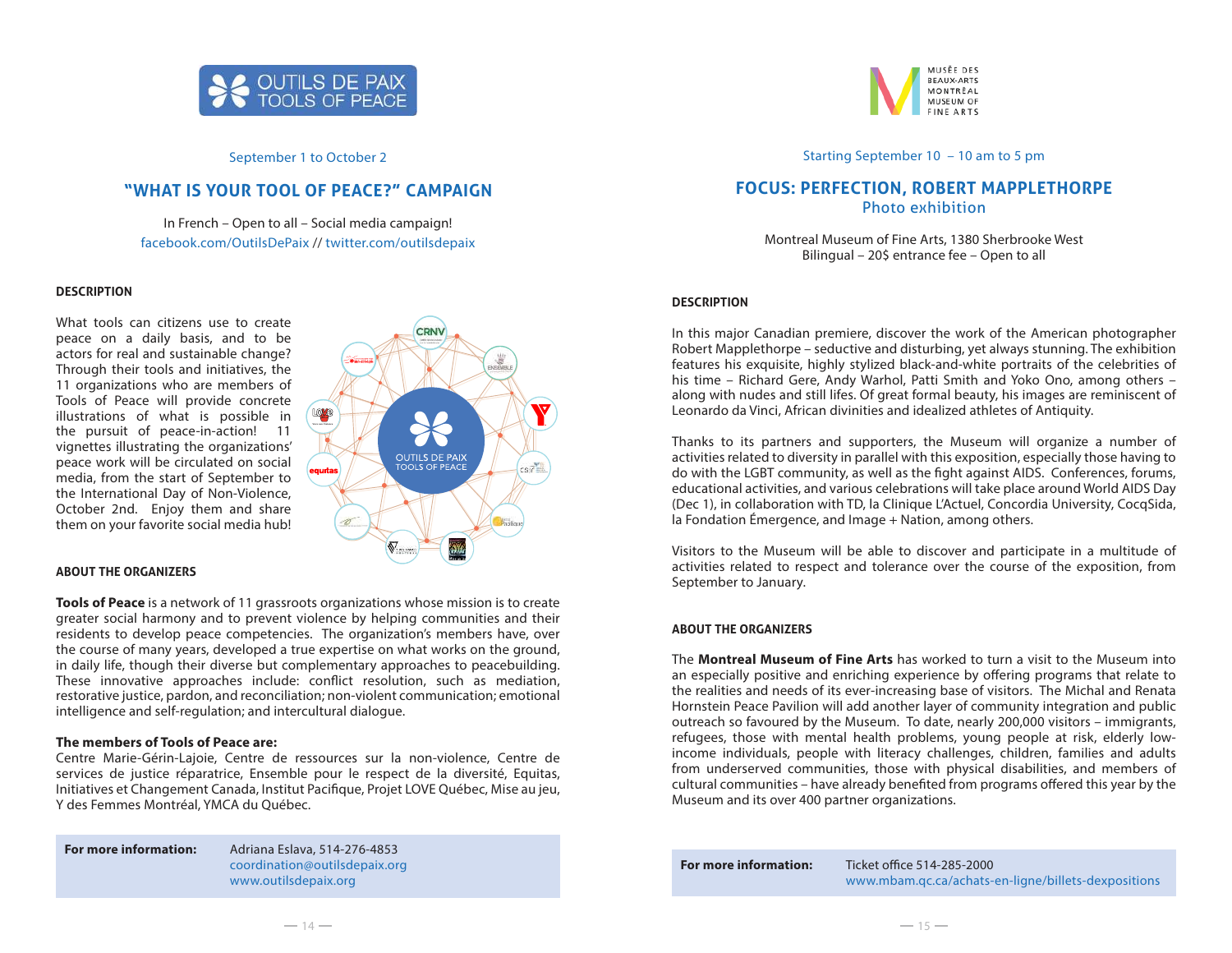

## September 13 to 21, all day

## **PEACE ART INSTALLATIONS**

Dawson College, Peace Garden and the Warren G Flowers Gallery In English – Free – Open to everyone

## **DESCRIPTION**

Peace Garden Exhibit: Montreal-born artist Penelope Stewart transforms rooms by covering walls with succulents, baroque tiles and lotus pods all cast from beeswax. She is quite well-known and has already exhibited in the Art Gallery at Dawson. She has developed a project involving bees for a sculptural installation for the Peace Garden in 2016-17.

Warren G Flowers Gallery Exhibit: A show by Dan Oxley, a Montreal-born artist who teaches at Concordia and exhibits his work widely. His canvases depict large, colorful paintings. He has contributed to anti-violence projects, specifically violence against women. There will also be a display of Anastasia's photo, flowers and lit candle will be well placed with the context of the show.

#### **ABOUT THE ORGANIZERS**

**Dawson College** is deeply committed to creating a peaceful and nonviolent society through the synergy of education and action. Dawson organizes and hosts conferences to raise awareness and understanding of nonviolence and has inaugurated a 20,000 square-foot ecological Peace Garden built through the volunteer efforts of our students, faculty and staff, and alumni. Our College offers an action-oriented Certificate in Peace Studies, and the Dawson Peace Centre is engaged in peace innovation, creating new ways of bringing peace and nonviolence to our communities. The Peace Centre realizes its mission by coupling academics with peace-in-practice to transform our communities through individual, community and global peace initiatives.



Monday, September 26, 10 am – 3 pm

## **INTERFAITH WALK – VILLERAY NEIGHBOURHOOD** Seeing others in all their diversity and richness!

Religious institutions of Villeray and area In French – Free – Open to all Registration mandatory (must be prior to September 21)

#### **DESCRIPTION**

With a theme of, "Seeing others in all their diversity and richness," the interfaith walk in Villeray is an opportunity to visit certain religious institutions in the neighbourhood, to discover rituals and activities, and especially to interact with the people active at these institutions. Visits are made by foot and public transport, and conclude with an opportunity to debrief at a local café. These exchanges are intended to build bridges between different cultures and faiths, to encourage mutual understanding, and to create a greater openness to diversity.

**Featuring:** Visits of religious institutions, including a mosque, an orthodox church, and an evangelical church, participation in rituals, interactions with institutional representatives, and discussion with an expert on religious diversity.

#### **ABOUT THE ORGANIZERS**

**Pastorale sociale** is an activity of the unified church at the service of those in need. It works in concrete ways in collaboration with NGOs in Villeray for social change and social justice. It also works to create awareness of the realities of life in Villeray and surrounding neighbourhoods for those challenged with social and environmental difficulties.

The **Comité rapprochement interculturel de la Corporation de développement communautaire Solidarités Villeray** works to create greater inclusion among people of all backgrounds in life in the neighbourhood, using collaboration with all sorts of community groups and institutions. It is a network and a place for exchange, for training and for social action based around inclusion and participation for citizens of all cultures and faiths in Villeray.

#### **For more information:**

Olivier Forques, (514) 931-8731 poste 3228 oforgues@dawsoncollege.qc.ca www.dawsoncollege.qc.ca

## **Mandatory registration before September 21:**

Élodie Ékobena, 438-869-4199 www.pastosocialevilleray@gmail.com www.solidaritesvilleray.org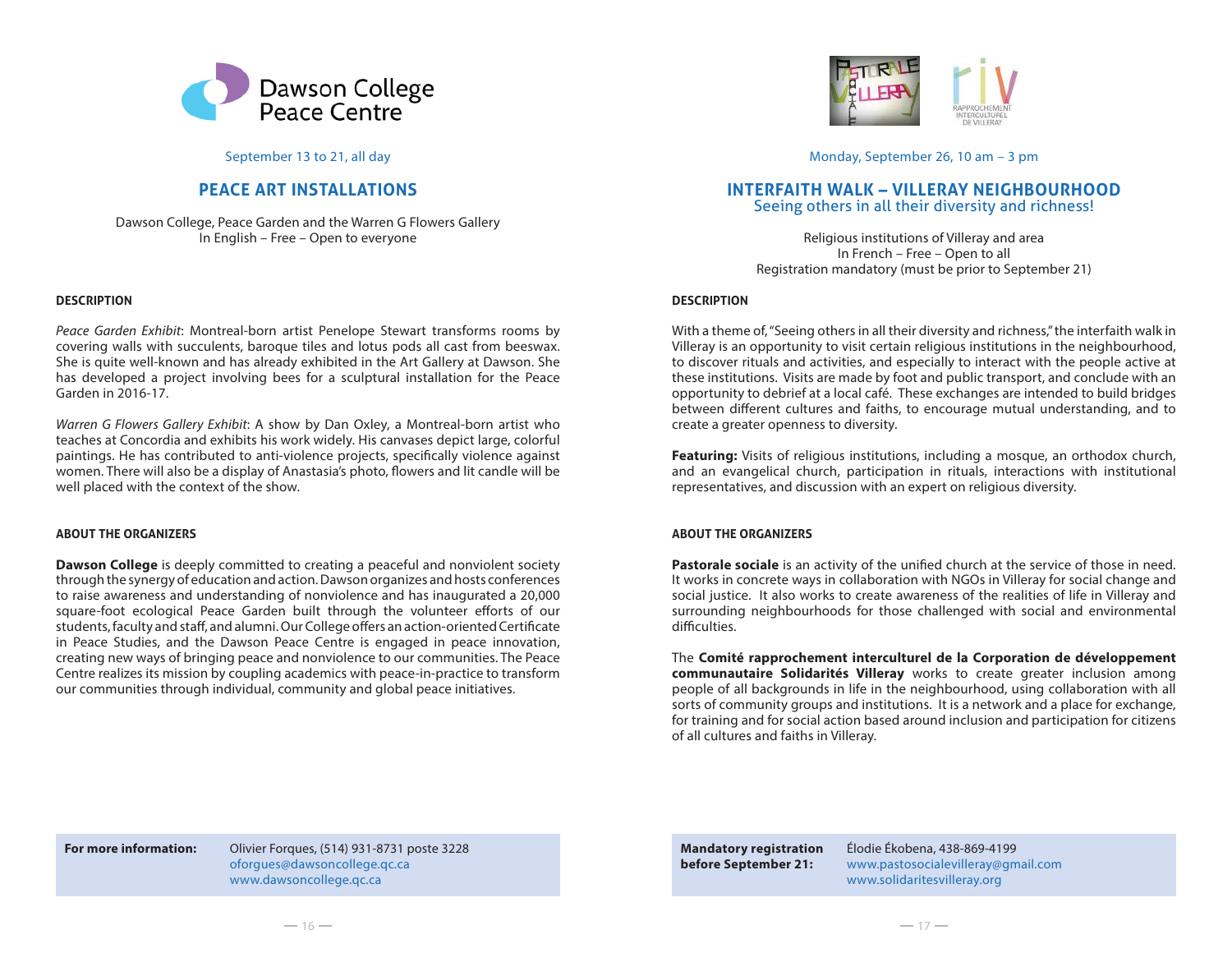

Dates to remember: September 27 and October 4 – 5pm to 7pm

## **THE JEANNE SAUVÉ FORUM SERIES SOCIAL CONNECTEDNESS AND INTERNATIONAL DEVELOPMENT**

Maison Sauvé, 1514 Avenue du Docteur-Penfield, Montréal, QC In English – Free – Open everyone

## **DESCRIPTION**

## September 27, 5:00 pm - 7:00 pm.

## **Innovative Social Change through Connecting Youth Leadership**

Join youth leaders sharing inspirational strategies and initiative of youth led change. Guest speakers: Jennifer Corriero and Lindsay DuPré, TakingITGlobal. Moderator: Kim Samuel, Professor of Practice, Institute for the Study of International Development, McGill University

## October 4, 5:00 pm - 7:00 pm.

## **Multilateral Global Goals and the Relevance of Social Connectedness**

Join us as we welcome the UN Foundation in a discussion linking global goals to grassroots change and the importance of overcoming social isolation and building social connectedness. Guest speaker: Kathy Calvin, President and CEO, UN Foundation. Moderator: Kim Samuel, Professor of Practice, Institute for the Study of International Development, McGill University.

## **ABOUT THE ORGANIZERS**

Since its inception in 1989, the **Jeanne Sauvé Foundation** has engaged more than 800 next generation leaders from across Canada and over 70 countries around the world. Building on 25 years of programming, the Foundation has developed a unique leadership development model. It focuses on transforming outstanding young change agents into self-actualized, globally-minded public leaders and game changers. Since 2003, the Foundation's flagship Sauvé Scholars Program and Public Leadership Program have empowered 138 young leaders from 50 countries.



## Wednesday, September 28, 6:30 pm

## **NON-VIOLENCE WORKS!**  Presentation by Veronica Pelicaric

Y des Femmes de Montréal, Studio 3, 1355 Boulevard René-Lévesque O Bilingual – Free – Open to all

## **DESCRIPTION**

The Centre de ressources sur la non-violence welcomes Veronica Pelicaric, Director of the Pace e Bene International Program, Non-violence Section, to speak on the theme of, "Non-Violence Works!" Veronica has worked in the area of non-violence since the age of 17, giving trainings and facilitating workshops on the subject worldwide, especially in South America. As part of her talk, Veronica will present case studies and concrete and statistical evidence showing how and why non-violent resistance has led to more peaceful and sustainable democratic change.

## **ABOUT THE ORGANIZERS**

Member of the Tools of Peace network, the **Centre de ressources sur la non-violence (CRNV)** works to build a society where citizens master the arts of violence prevention, conflict resolution, and resistance and restraint, all based on principles of non-violent action.

#### **For more information:**

Ariane Guay-Jadah, 514-805-1653 ariane.guay-jadah@jeannesauve.org www.jeannesauve.org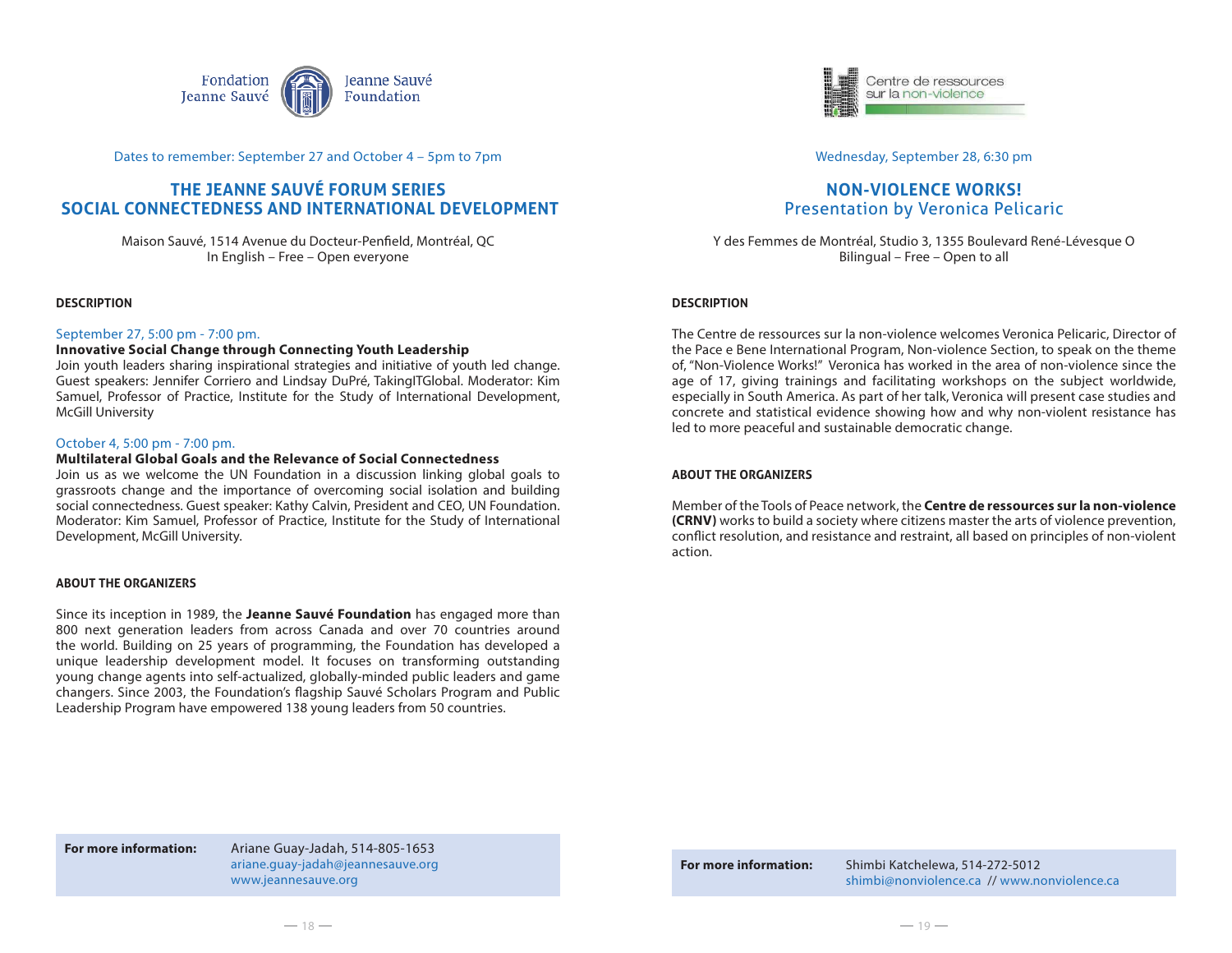# **FINANCIAL PARTNERS**

**Peace Grantmakers Network and its members**



Saturday, October 1, 9:00 am to 2:30 pm

## **ECUMENICAL WALK – AHUNTSIC**

Where do you pray? Visit your neighbourhood and discover the diversity of Christian religious institutions in Ahuntsic!

> Religious institutions of Ahuntsic In French – Free – Open to all Registration mandatory beforehand

## **DESCRIPTION**

This ecumenical walk in Ahuntsic will be the ideal occasion to greet others in all their diversity, to discover certain religious institutions in the neighbourhood and those who frequent them, and to be inspired by a diversity of religious and spiritual mores. Through this walk, we will explore history and traditions, from icons to texts to community life from a variety of Christian perspectives. There will be opportunities to exchange with representatives of the various churches, and to thereby learn about the religious congregants, their rituals, and the activities that take place at each locale.

Program includes: visits to and learnings from an orthodox church, a Catholic church with Asian rituals, a Catholic parish, and a reform church. All are welcome, adherents or not!

## **ABOUT THE ORGANIZERS**

**Pasto Sociale Ahuntsic** was created in 1997, with a mission of following evangelical ideals on peace, justice, and dignity. Its objective is to, "defend and promote human rights, especially those related to the economic and social situation of people living in or potentially subjected to poverty and injustice." These goals are achieved through exchanges that bring together those working for social justice, human spirituality, and Christian faith, as well as by organizing public consultations and social action, and through participation in local efforts for social improvement on topics such as poverty, gender equality, international solidarity, and oneness with all beings. The Pasto sociale works collaboratively with other parishes, community groups, and citizens in the Ahuntsic area.







**Brian Brontman Family Foundation** dation de la famille Brian Sronfmar







**FONDATION DU** DALAÍ LAMA Un organisme<br>r l'éthique et la paix

Fondation du Grand Montréal



Total J.W. McCrissina **FAMILY FOUNDATION**  $\mathbf{L}\mathbf{A}$  fondation de  $\mathbf{L}\mathbf{A}$ EQUILITY J.W. McCowston

Fondation de la famille Maxwell Cummings



**RICHTER** 



Fondation stellabar



**Other partners**





POWER CORPORATION **DU CANADA** 



**The McCormick Fallis Team** 

**For more information:** François Godbout, 514-856-0931 godfranc@hotmail.com